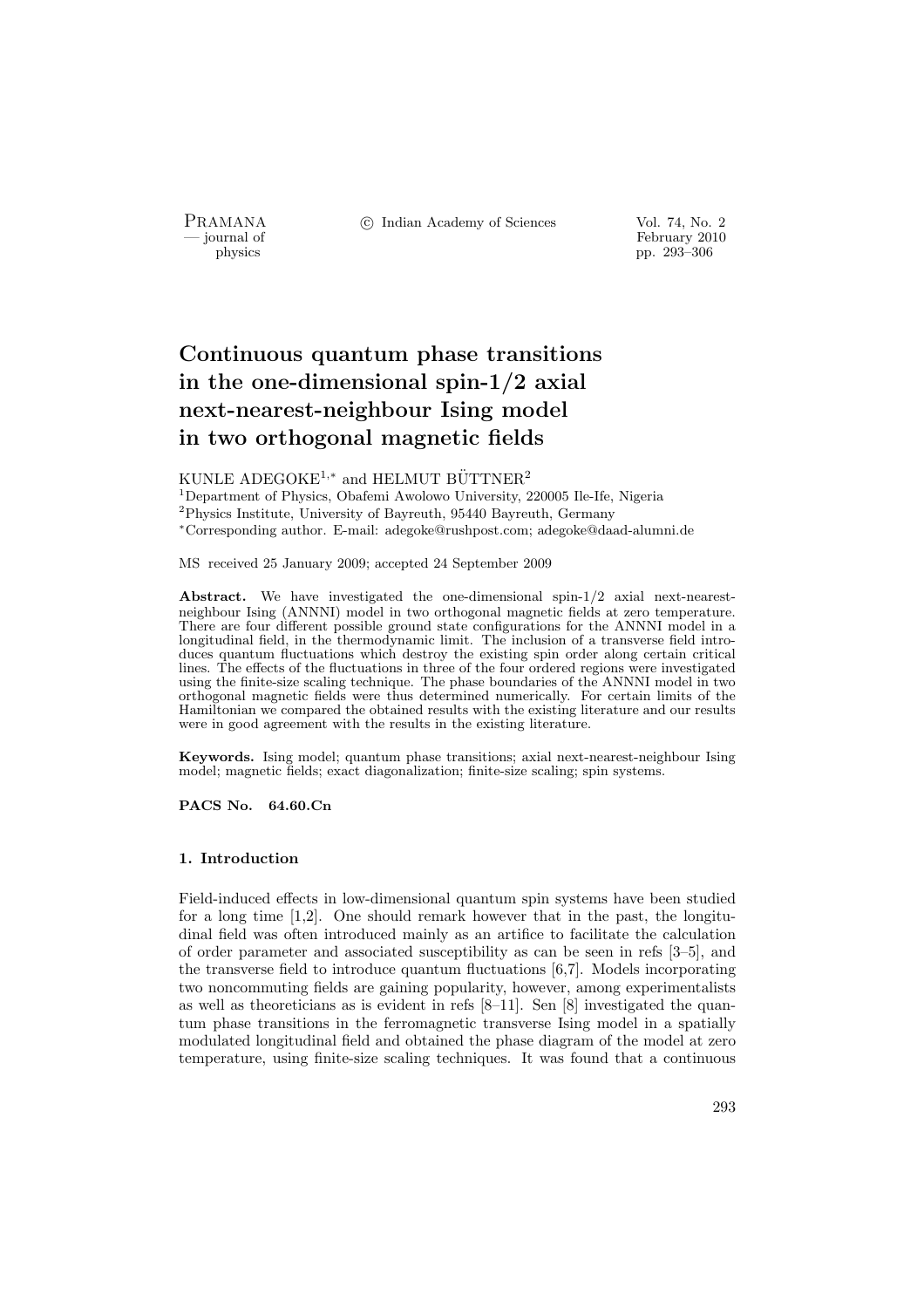phase transition occurs everywhere except at the multiphase point  $h_x = 0$  where a first-order transition exists. The values of the critical exponents obtained in ref. [8] are identical to those of the transverse Ising model, putting the model in the same universality class as the two-dimensional classical Ising model. Ovchinnikov  $et$  al [10] investigated the antiferromagnetic Ising chain in the presence of a transverse magnetic field and a longitudinal magnetic field, and showed that the quantum phase transition existing in the transverse Ising model remains in the presence of the longitudinal field. Using the density matrix renormalization group (DMRG) technique of [12], they found the critical line in the  $(h_x, h_z)$  plane where the mass gap disappears and the staggered magnetizations along the  $x$ - and  $z$ -axes vanish. The authors of ref. [10] established that the Ising model in two orthogonal magnetic fields belongs to the universality class of the transverse Ising model.

The main purpose of this article is to extend the model studied by Ovchinnikov et al [10], by including both nearest-neighbour and next-nearest-neighbour interactions. Our model is described by the Hamiltonian

$$
H = H_z + H_x,\tag{1}
$$

where

$$
H_z = \sum_i S_i^z S_{i+1}^z + j \sum_i S_i^z S_{i+2}^z - h_z \sum_i S_i^z \tag{2a}
$$

and

$$
H_x = -h_x \sum_i S_i^x. \tag{2b}
$$

 $h_x$  is the transverse field,  $h_z$  is the uniform longitudinal field, j is the next-nearestneighbour exchange interaction,  $S_i$  are the usual spin- $\frac{1}{2}$  operators and the fields  $h_x$ and  $h<sub>z</sub>$  are measured in units where the splitting factor and Bohr magneton are unity. j,  $h_x$  and  $h_z$  are all positive quantities and periodic boundary condition is assumed.

The organization of this paper is as follows: In §2 we examine the exactly solvable ANNNI model in a longitudinal field  $h<sub>z</sub>$  and present its ground state diagram at zero temperature, in the thermodynamic limit. The zero temperature phase diagram of the one-dimensional ANNNI model in two orthogonal magnetic fields is obtained numerically in §3.

# 2. The longitudinal ANNNI model

The Hamiltonian  $H_z$  (eq. (2a)) describes the ANNNI model in a longitudinal field. This is a classical model, in the sense that the Hamiltonian is the sum of commuting quantities. At zero temperature, the structure of the ground state of (eq. (2a)) changes, depending on the choice of the parameters j and  $h_z$ , so that the model undergoes quantum phase transitions.

In the absence of next-nearest-neighbour interactions  $(j = 0)$ , the model (eq. (2a)) reduces to the Ising model in a uniform longitudinal field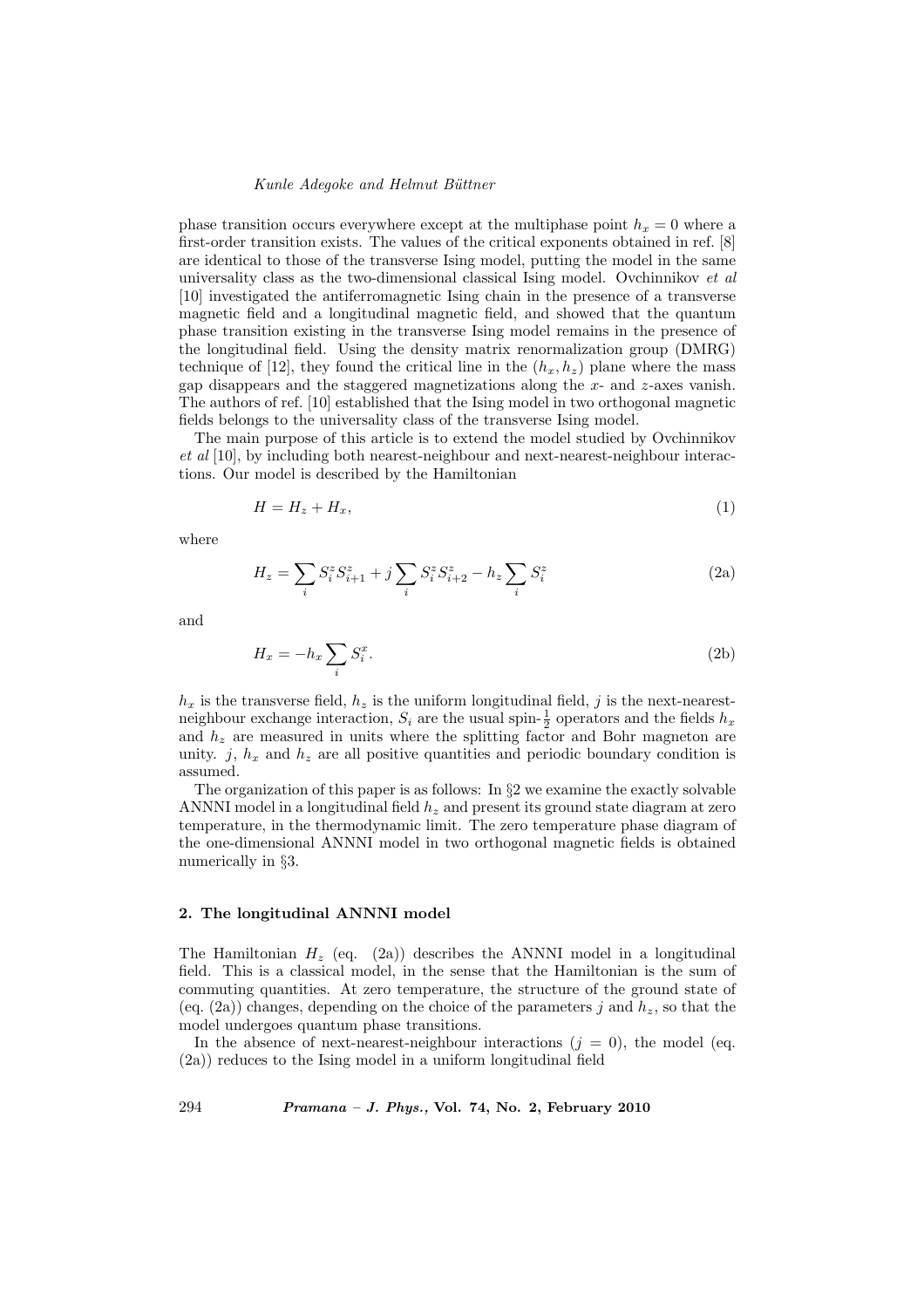One-dimensional spin-1/2 ANNNI model

$$
H_{j=0} = \sum_{i} S_i^z S_{i+1}^z - h_z \sum_{i} S_i^z , \qquad (3)
$$

which is exactly solvable, using the transfer matrix technique [13,14].

The model (3) is similar to the classical part of the Hamiltonian discussed in [8]. In fact, with a proper rescaling, the classical part of the model studied in ref. [8] can always be rewritten in the form of eq.  $(3)$ . The ground state of the model  $(3)$ is antiferromagnetic for  $h<sub>z</sub> < 1$  and ferromagnetic for  $h<sub>z</sub> > 1$ . The ground state is highly degenerate at  $h_z = 1$ .

The case  $h_z = 0$  in eq. (2a) corresponds to the ANNNI chain

$$
H_{h_z=0} = \sum_i S_i^z S_{i+1}^z + j \sum_i S_i^z S_{i+2}^z,
$$
\n(4)

whose ground state is also well-known  $[13,15,16]$ . The ground state is antiferromagnetic for values of the next-nearest-neighbour exchange interaction  $j < 1/2$  and the four-fold degenerate antiphase states  $\uparrow \uparrow \downarrow \downarrow \cdots \uparrow \uparrow \downarrow \downarrow$  for  $j > 1/2$ . At  $j = 1/2$  the ground state of the model (4) is infinitely degenerate with the degeneracy being equal to  $((1 + \sqrt{5})/2)^N$  for a chain of length N [4,16].

By extrapolation of the results of exact diagonalization of the one-dimensional ANNNI model in a uniform longitudinal field, we have obtained the ground state diagram of the model at zero temperature in the thermodynamic limit. Although this result is not new [17,18], we would like to emphasize that our approach is new and brings out the deep interconnectivity of the various symmetries (translation, space reflection and inversion) of the Hamiltonian (eq. (2a)). This will however be the subject of another paper and will not be pursued here. We merely present the phase diagram (figure 1), since it is essential to the understanding of the effects of the transverse field on the ANNNI model in a field, the subject matter of the present article.

# 3. Phase transitions

We have employed the finite-size scaling ansatz to determine the critical points  $(h_{x_C}, h_{z_C})$  for fixed j and  $(h_{x_C}, j_C)$  for fixed  $h_z$  for the one-dimensional ANNNI model in two orthogonal magnetic fields, described by the Hamiltonian (1)

$$
H = \sum_{i=1}^N S_i^z S_{i+1}^z + j \sum_{i=1}^N S_i^z S_{i+2}^z - h_x \sum_{i=1}^N S_i^x - h_z \sum_{i=1}^N S_i^z.
$$

The method introduced by the authors of ref. [19] and later developed and generalized by the authors of ref. [20] has turned out to be a valuable tool in evaluating critical behaviour from numerical results by extrapolating information obtained from a finite system to the thermodynamic limit [21,22]. The technique gives reliable results for different models and different types of critical behaviour [21].

A list of references on numerous successful applications of the finite-size scaling technique (at nonzero temperature) to various models is found in ref. [21].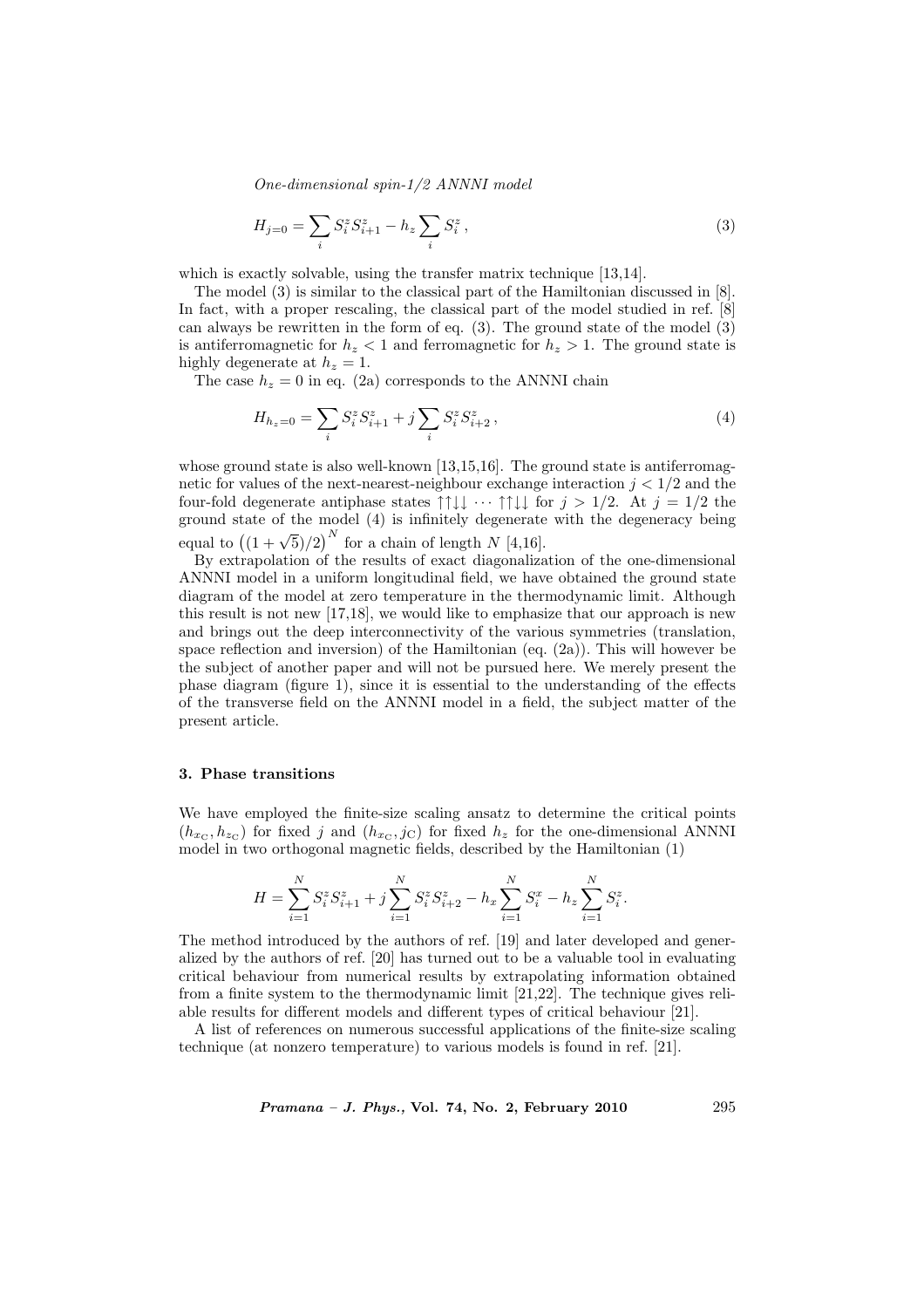

Figure 1.  $T = 0$  phase diagram of the longitudinal ANNNI model: **Figure 1.**  $I = 0$  phase diagram of  $H_z = \sum_i S_i^z S_{i+1}^z + j \sum_i S_i^z S_{i+2}^z - h_z \sum_i S_i^z$ .

The finite-size scaling technique is also gaining popularity in the study of quantum phase transitions (that is, phase transitions at zero temperature) that are driven by competition and quantum fluctuations alone, as opposed to conventional, thermally-driven phase transitions. The author of ref. [8] employed finite-size scaling technique to investigate the quantum phase transitions in the Ising model in spatially modulated field and obtained the ferromagnetic-to-paramagnetic phase transition diagram of the model. The model was found to belong to the universality class of the two-dimensional Ising model. In ref. [22], the finite-size scaling was employed directly (that is, without making explicit analogy to classical statistical mechanics) to study the critical behaviour of quantum Hamiltonians. The authors also reported their success in an earlier study where the critical charges for two- and three-electron atoms were obtained by combining finite-size scaling with transfer matrix calculations of a classical pseudosystem.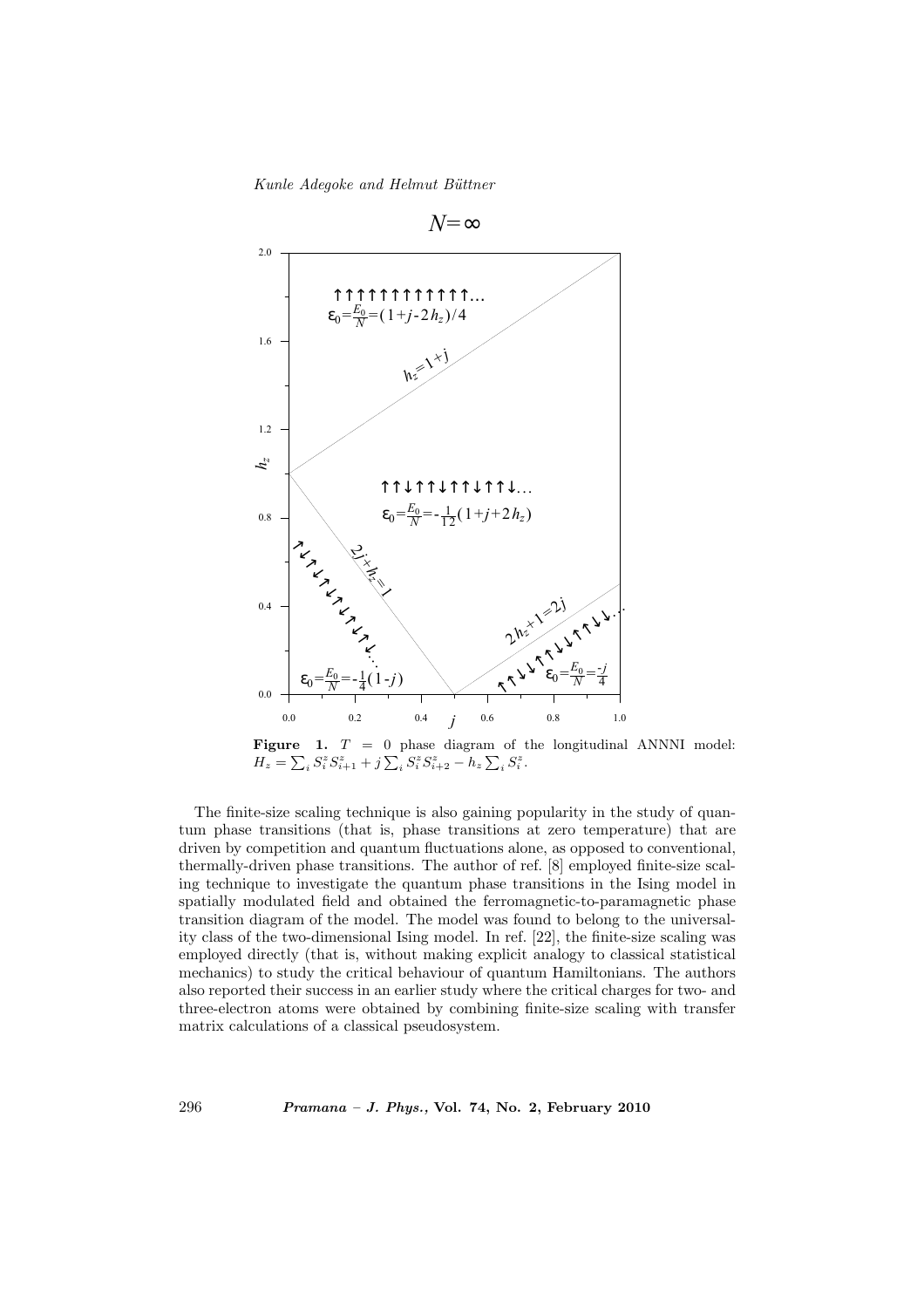# One-dimensional spin-1/2 ANNNI model

## 3.1 Finite-size scaling ansatz

The basic equation for finite-size scaling is

$$
N\Delta E_N = N'\Delta E_{N'},\tag{5}
$$

with

$$
\Delta E_N = E_N^1(j, h_x, h_z) - E_N^0(j, h_x, h_z).
$$
\n(6)

N and N' are different system sizes,  $E_N^0$  and  $E_N^1$  respectively are the ground state energy and the energy of the first excited state of the model which are functions of the parameters j,  $h_x$  and  $h_z$ . The energy gap  $\Delta E_N$  is related to the inverse correlation length of the classical model.

In considering quantum fluctations introduced by the transverse field  $h_x$ , for two different system sizes N and  $N'$ , j and  $h_z$  are kept fixed and one keeps adjusting (refining)  $h_x$  until eq. (5) is satisfied to the desired accuracy. This value of  $h_x$  is then the critical value of the transverse field.

The correlation critical exponent,  $\nu$ , is estimated from the following formula:

$$
\nu = \frac{N}{N'} \frac{\partial \Delta E_N / \partial h_x}{\partial \Delta E_{N'} / \partial h_x} \,. \tag{7}
$$

The partial derivatives are evaluated at the critical value of  $h_x$  for given j and  $h_z$ .

We stress here the point that we have investigated the different phases in relation to the magnetic fields always at temperature  $T = 0$ . We took advantage of the translational symmetry of the Hamiltonian under periodic boundary conditions to drastically reduce the dimensions of the Hilbert space of the spin systems in the total  $S<sub>z</sub>$  basis. The Hamiltonian H was diagonalized in the orthogonal subspaces of the translation operator. A maximum system size of 12 spins was considered. The matrix of  $H$  in each subspace was generated by Maple and diagonalized by Matlab. The source code for the numerical implementation is available from the authors upon request. Considering the high accuracy which is characteristic of the finitesize scaling technique [21], we believe that  $N = 12$  is adequate to produce reliable results. In fact, fewer or comparable systems have been treated in the recent past [8,23]. There is no doubt, of course, that more accurate results will be obtained by diagonalizing larger systems, only that this is computationally more involving and at any rate will not lead to remarkable qualitative improvement in the diagrams. The fact that we were able to reproduce results of the known limits of Hamiltonian (1) also support this point and is also an indication that our results for the general model (1) are correct.

We see from the phase diagram of the one-dimensional ANNNI model in a longitudinal field (figure 1), that there are four different ground state configurations of the model in the absence of the transverse field  $h<sub>x</sub>$ . We have investigated the effect of the quantum fluctuations introduced by the perpendicular field on the existing order in three of the four regions, excluding the ferromagnetic region, and our findings are reported below.

One of the reasons our model (1) is interesting to study is the fact that it is an embodiment of various models (depending on the choice of j,  $h_x$  and  $h_z$ ). Some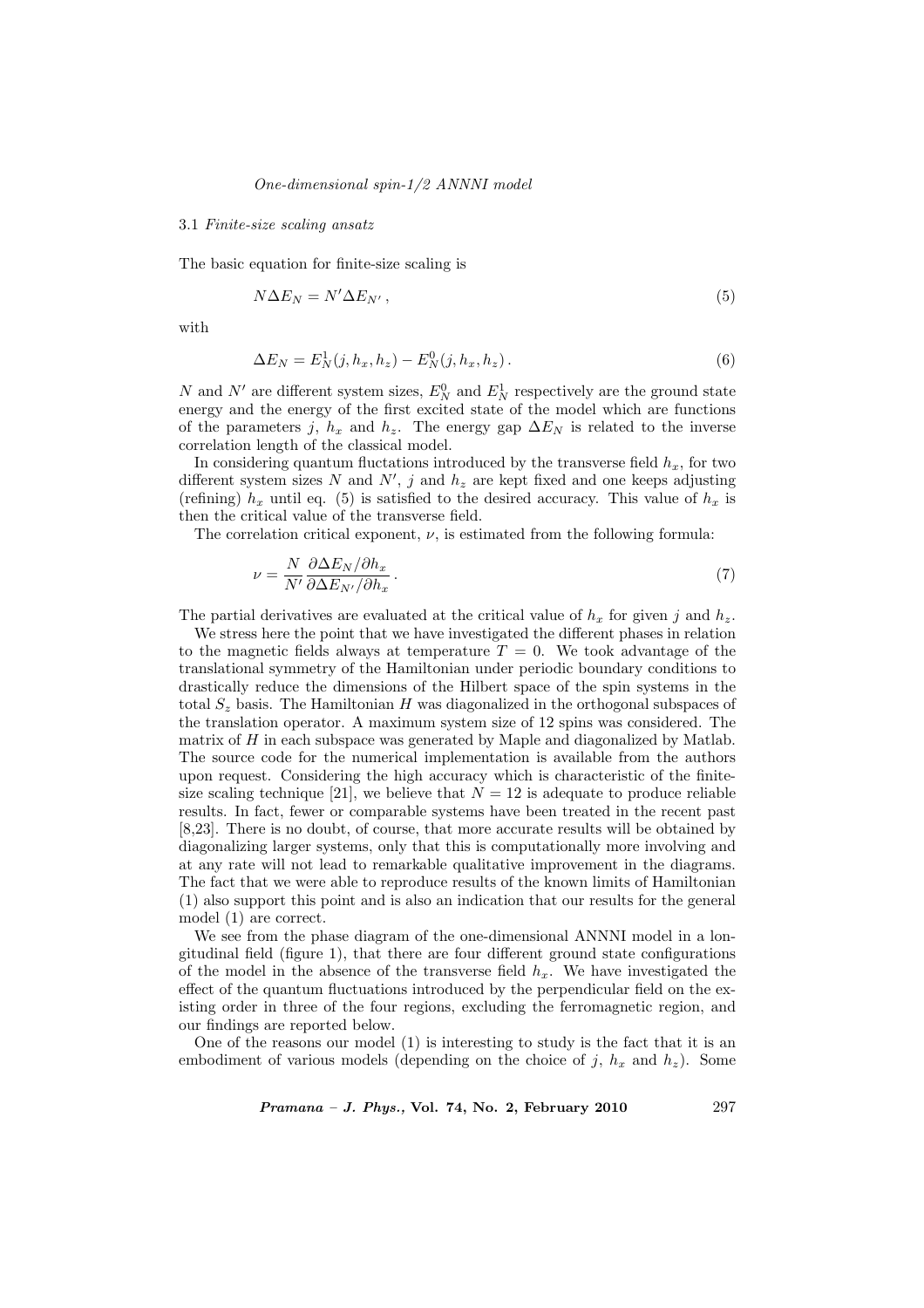

Figure 2. Phase boundary between antiferromagnetic and paramagnetic regions for the one-dimensional ANNNI model in mixed longitudinal field  $h_z$ and transverse field  $h_x$ . (a) Critical line between antiferromagnetic phase and paramagnetic phase for  $j = 0.2$ . (b) Critical line between antiferromagnetic phase and paramagnetic phase for  $j = 0.4$ .

of these models are exactly solvable (for example, the Ising model in a transverse field, corresponding to  $j = 0 = h_z$  and the ANNNI model  $(h_x = h_z = 0)$ , while the phase diagrams of the others (the ANNNI model in a transverse field or the model studied in ref. [10] for example) can only be estimated using approximation techniques. We applied the finite-scaling technique to obtain the phase diagram of our model, Hamiltonian (1) (the ANNNI model with two orthogonal magnetic fields). In addition to our new results, we were also able to verify the ones known in the literature.

# 3.1.1 The antiferromagnetic ANNNI model in two orthogonal magnetic fields

The main motivation for this work was supplied by the investigations carried out in [10], the model therein corresponding to  $j = 0$  in our model. What we have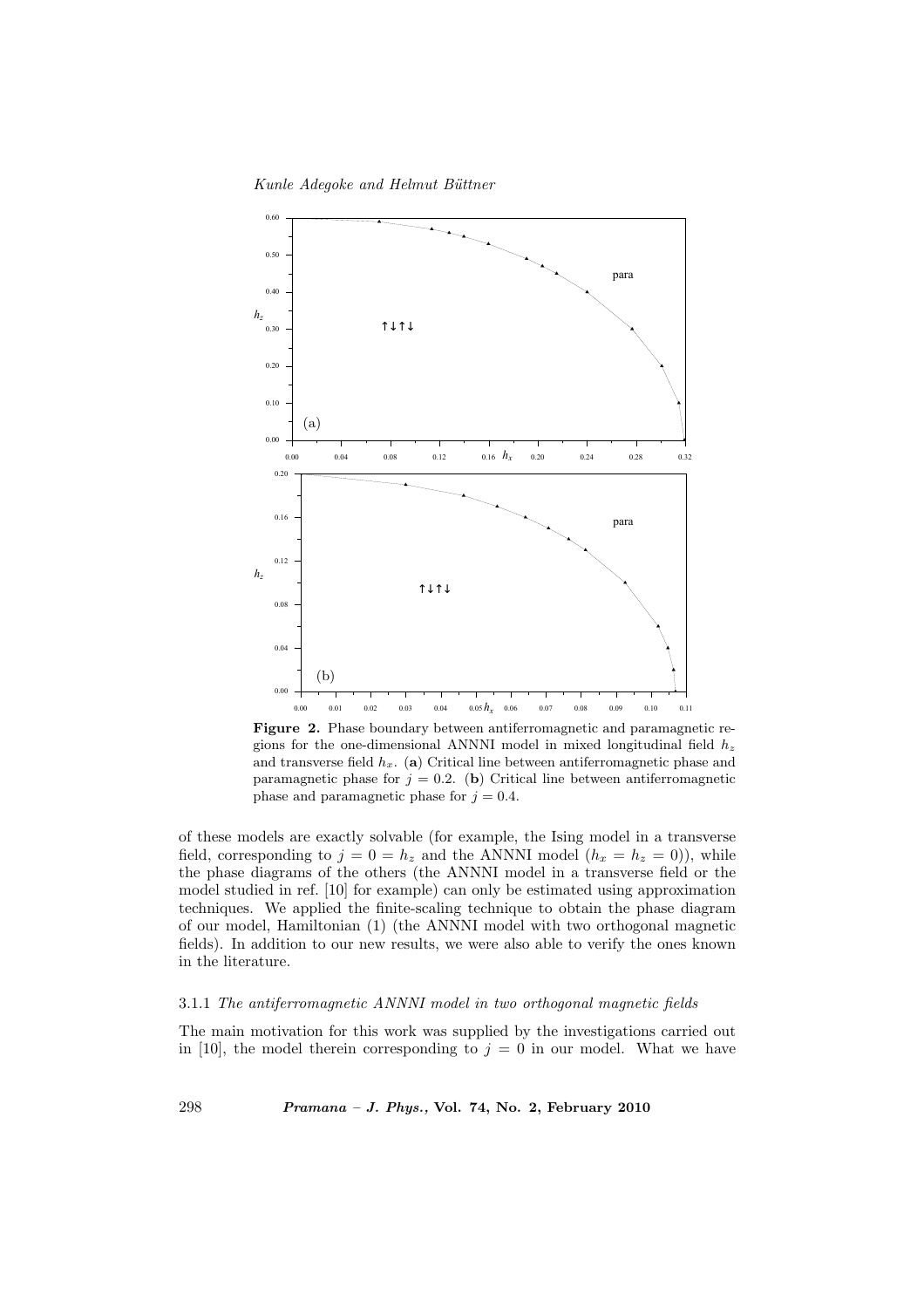One-dimensional spin-1/2 ANNNI model



Figure 3. Phase boundary separating the paramagnetic from the antiferromagnetic states for  $j = 0$ .

done was to extend the investigation in [10] by including next-nearest-neighbour interactions. We investigated the Hamiltonian (1) for  $j = 0.2$  and 0.4. For  $j = 0.2$ , we applied the scaling ansatz for  $0 < h<sub>z</sub> < 0.6$  (keeping within the constraint  $2j + h_z < 1$ ). Equation (5) then becomes

$$
N\Delta E_N(0.2, h_x, h_z) = N'\Delta E_{N'}(0.2, h_x, h_z).
$$
\n(8)

For each value of  $h_z$ , the value of  $h_x$  for which the above equation is satisfied for given N and N' was determined. We thus obtain a collection of points  $(h_{x_{\rm C}}, h_{z_{\rm C}})$ . This scheme was repeated for  $j = 0.4$  for  $0 < h<sub>z</sub> < 0.2$ .

In each case the critical line separating the antiferromagnetic phase from the paramagnetic phase was obtained. The resulting phase diagrams for  $j = 0.2$  and 0.4 based on the collection of critical points  $(h_x, h_z)$  from finite-size scaling are displayed in figure 2. In both cases the transition is from the ordered antiferromagnetic to the paramagnetic phase.

There is no qualitative difference in the phase diagrams for  $j = 0.2$  and 0.4 and that of the model studied in ref. [10] (corresponding to  $j = 0$ , figure 3). The effect of the next-nearest-neighbour interactions turned out to be simply to shrink the antiferromagnetic region. This is probably not surprising since in the absence of the perpendicular field  $h_x$ , the ground state of Hamiltonian (1) is antiferromagnetic in the region  $2j + h_z < 1$  as can be seen from the  $h_x = 0$  phase diagram. It must be emphasized that only when  $2j + h_z < 1$  does the inclusion of the next-nearestneighbour interaction not lead to new physical effects (figure 3). The para to up-up-down boundary in figures 4 and 5 are new physical effects and they occur only at finite  $i$ .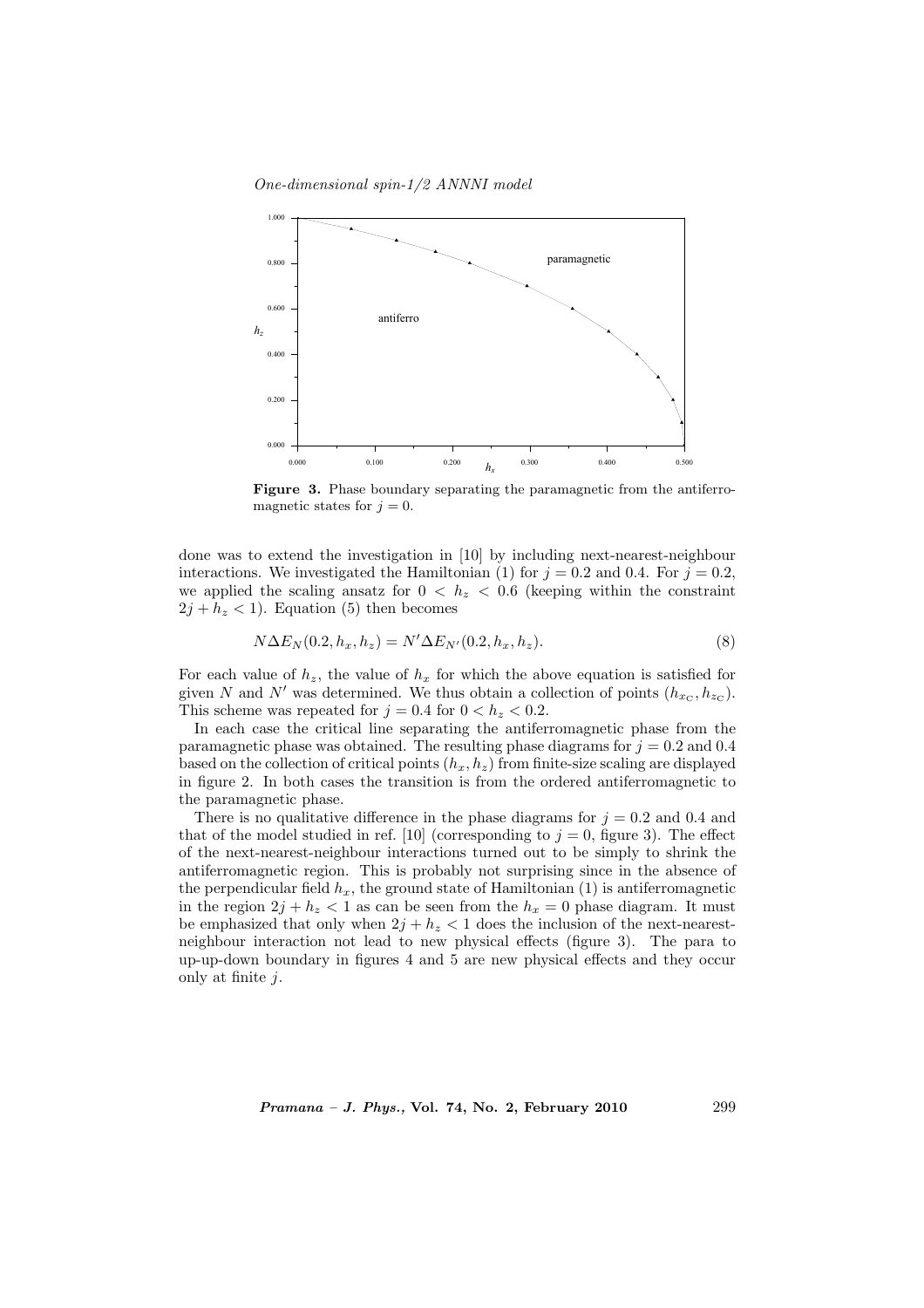Table 1. Critical field and the corresponding critical exponent for the phase boundary of the ANNNI model in two orthogonal magnetic fields.

| $\dot{j}$ | $h_{x_{\rm C}}$ | $\nu$     |
|-----------|-----------------|-----------|
| $\theta$  | 0.48518         | 1.07281   |
| 0.1       | 0.397037        | 1.064492  |
| 0.2       | 0.30105         | 1.042743  |
| 0.3       | 0.19032         | 0.964838  |
| 0.5       | 0.265           | 0.907053  |
| 0.6       | 0.39016         | 1.0762272 |
| 0.7       | 0.498           | 1.191895  |



**Figure 4.**  $T = 0$  phase diagram of the ANNNI model in two orthogonal magnetic fields for  $h_z = 0.2$ .

# 3.1.2 The general ANNNI model in two orthogonal magnetic fields

The ANNNI model in two orthogonal magnetic fields  $h_x$  and  $h_z$  can also be viewed as the transverse ANNNI model in a longitudinal field  $h<sub>z</sub>$ . This approach is useful because estimates of the phase boundaries of the transverse ANNNI model ( $h_z = 0$ ) have already been obtained in refs [23,24]. The investigation here is then to observe the effect of the presence of a finite longitudinal field  $h<sub>z</sub>$  on the phases. There are three main regions in the phase diagram of the transverse ANNNI model – the ordered antiferromagnetic region, the paramagnetic region and the ordered period- $4 \langle 2 \rangle$  antiphase region as shown in figure 6. What we have done was to gradually switch on the longitudinal field  $h_z$ . The results for  $h_z = 0.2$  and 0.5 presented below are typical.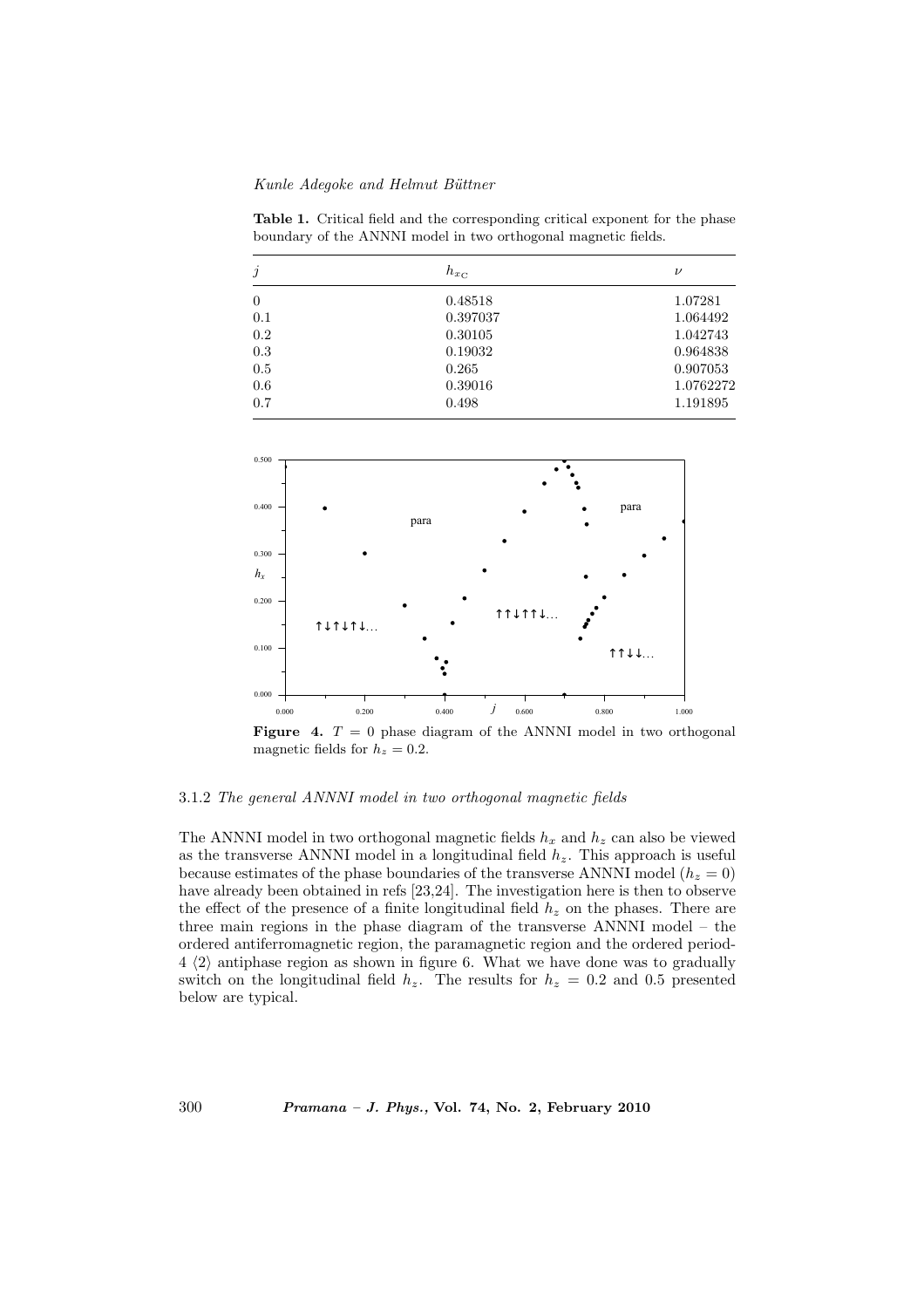One-dimensional spin-1/2 ANNNI model



**Figure 5.**  $T = 0$  phase diagram of the ANNNI model in two orthogonal magnetic fields for  $h_z = 0.5$ .



**Figure 6.**  $T = 0$  phase diagram of the transverse ANNNI model.

(a)  $h_z = 0.2$ 

Here the finite-size scaling ansatz is

$$
N\Delta E_N(j, h_x, 0.2) = N'\Delta E_{N'}(j, h_x, 0.2).
$$
\n(9)

The introduction of a finite external longitudinal field  $h_z$  alters the phase diagram of the transverse ANNNI model in a significant way. A third ordered phase appears and the phase diagram becomes richer. First the antiferromagnetic order gives way to the disordered paramagnetic region. Order begins to set in again as  $j$  is increased beyond 0.4 (for  $h_z = 0.2$ ) and the new ground state is the period 3 ↑↑↓↑↑↓ spin configuration. For low values of the field  $h_x$  the period 3 ground state order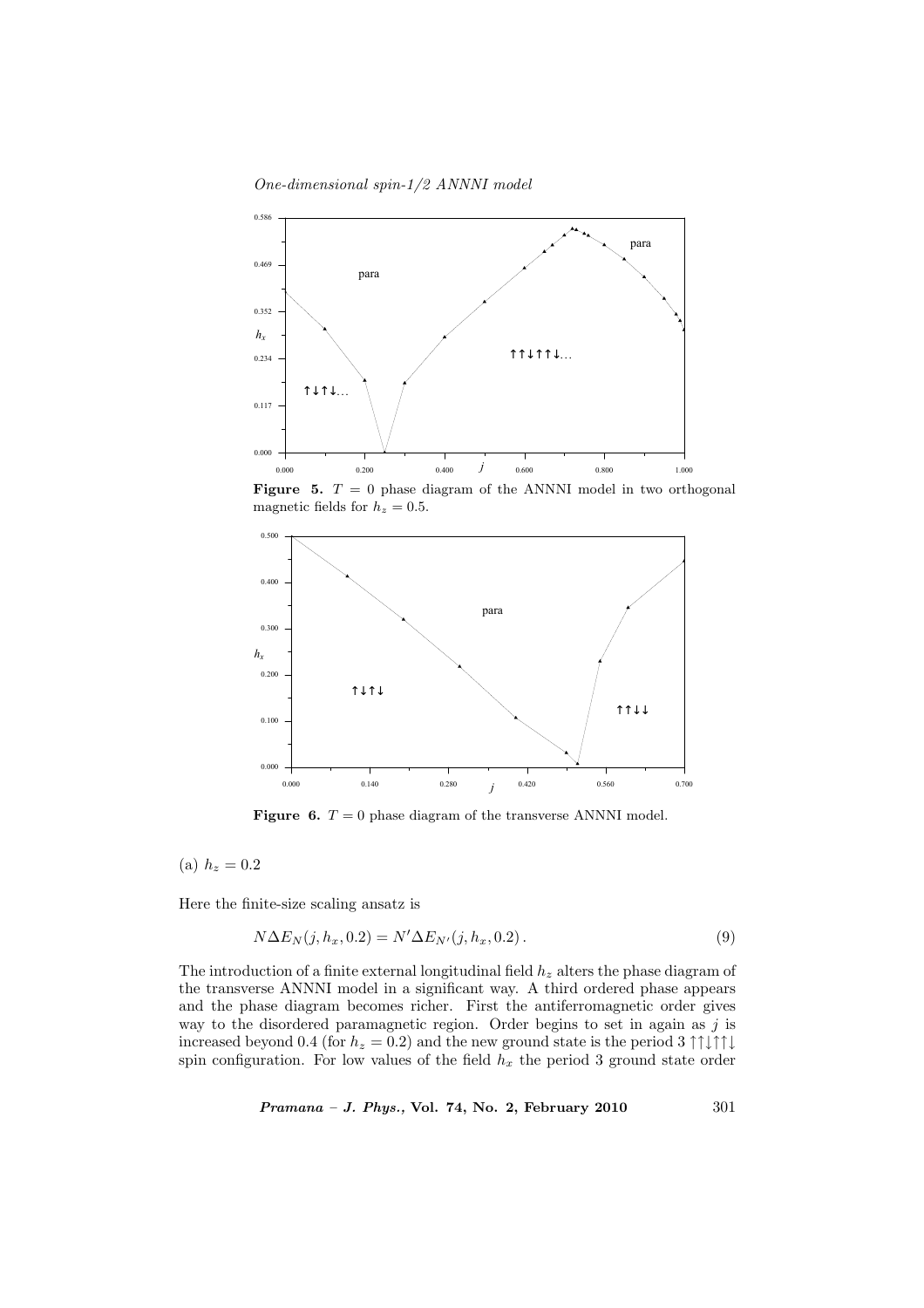disappears and antiphase order appears. For relatively high values of  $h_x$  however, there is a small paramagnetic area between the period 3 phase and the period 4 antiphase ground state as can be seen in figure 4.

The critical exponents were calculated, using (7) and tabulated in table 1. From the table  $\nu \approx 1$ , so that the ANNNI model in two orthogonal magnetic fields is still in the same universality class as the zero-field classical two-dimensional ANNNI model. The phase diagram obtained from the finite-size scaling data points is shown in figure 4.

The richness of the phase diagram is not surprising when one examines the phase diagram of the one-dimensional ANNNI model in longitudinal field. The ground state is the two-fold degenerate antiferromagnetic state for  $2j + h<sub>z</sub> < 1$ , the fourfold degenerate antiphase states for  $2h_z + 1 < 2j$ , and the period-3  $\uparrow \downarrow \uparrow \uparrow \downarrow \cdots$ in the region bounded by the lines  $2j + h_z < 1$  and  $2h_z + 1 < 2j$  in the  $h_z - j$ plane. Thus in the absence of the longitudinal field ( $h<sub>z</sub> = 0$ , transverse ANNNI model), only the antiferromagnetic order (for  $j < 0.5$ ) and the antiphase order (for  $j > 0.5$ ) exist. In this situation the frustration introduced by the presence of the transverse field destroys the antiferromagnetic order for  $j < 0.5$  while, as the next-nearest-neighbour interactions become stronger ( $j > 0.5$ ) the competition combines with the frustration to produce a new order, the antiphase alignment. For a finite longitudinal field  $h<sub>z</sub>$  however, there is the additional period-3 ground state structure to consider.

As far as the estimation of continuous phase boundaries is concerned therefore, the exact solvability of the longitudinal ANNNI model already gives one a rough idea of what to expect in the presence of quantum fluctuations. The main point is then the accurate determination of the transition lines, a task which the finite-size scaling technique handles very well.

(b)  $h_z = 0.5$ 

The scaling ansatz is

$$
N\Delta E_N(j, h_x, 0.5) = N'\Delta E_{N'}(j, h_x, 0.5).
$$
\n(10)

Increasing the strength of the longitudinal field  $h<sub>z</sub>$  to 0.5 produced an interesting effect on the phase diagram of the ANNNI model in mixed fields. It became possible to determine accurately the phase boundary where the period-3 ground state structure disappears. This can be easily seen in the phase diagram shown in figure 5 where around  $j > 0.7$  the critical line takes a downward turn. The convergence and smoothness of the data points indicate that this is clearly a second-order phase transition. This however does not rule out the possibility of the existence of floating phases in the region as well. The existence or otherwise of such phases will have to be investigated using other means.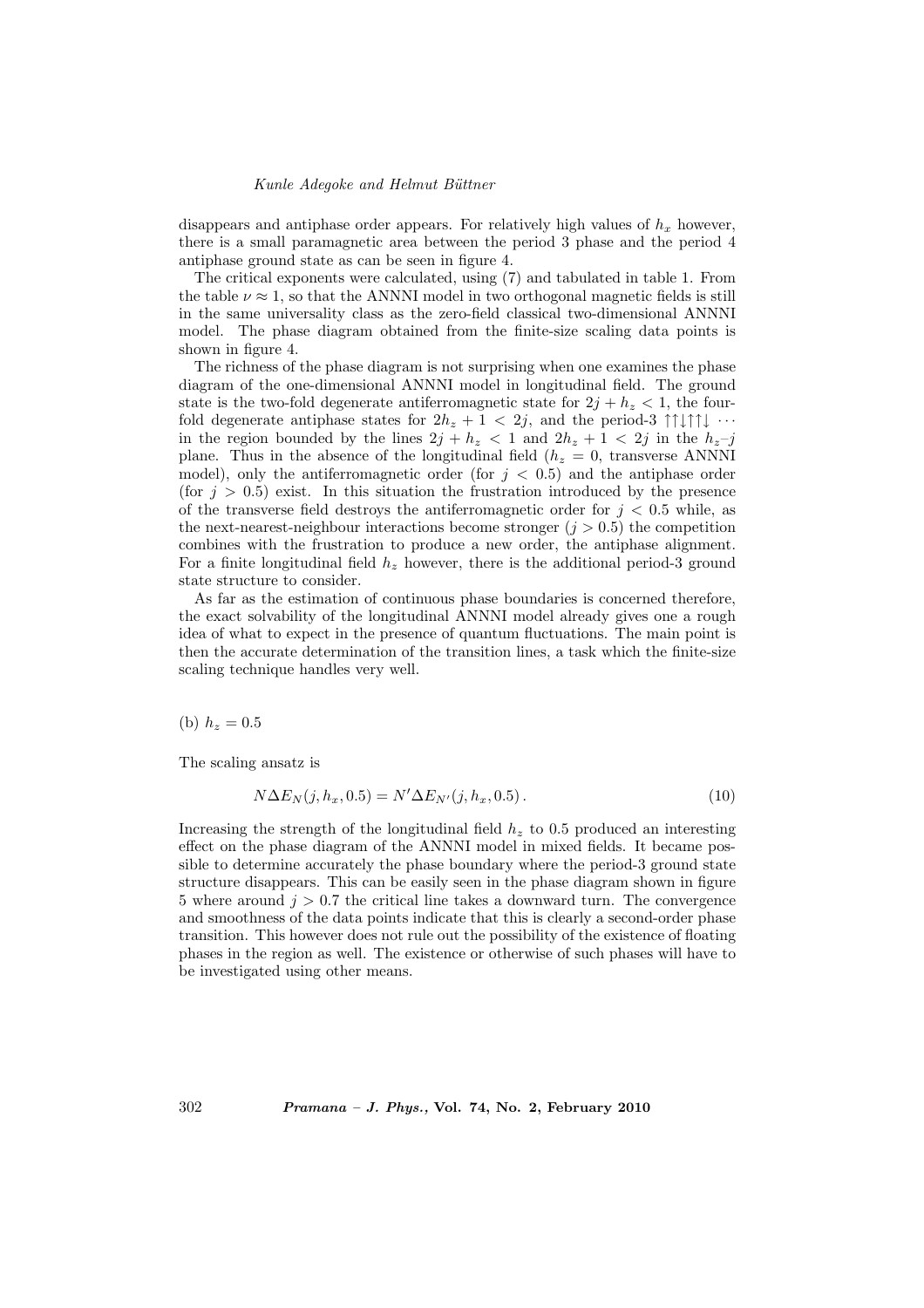## One-dimensional spin-1/2 ANNNI model

# 4. Known limits of the Hamiltonian (1)

As mentioned earlier, various limits of our model are exactly solvable while the phase diagrams of the others have been estimated using various approximation techniques. In addition to our new results, we were also able to verify the ones known in the literature, as presented below.

### 4.1 The transverse Ising model

With  $j = 0 = h_z$  in the Hamiltonian (1), the resulting Hamiltonian is

$$
H = \sum_{i} S_i^z S_{i+1}^z - h_x \sum_{i} S_i^x,
$$
\n(11)

which describes the one-dimensional Ising model in a transverse field  $h_x$ . The model (11), an exactly solvable one-dimensional model, is well studied. At zero temperature, the antiferromagnetic order in the ground state is destroyed at  $h_x =$ 0.5 [6,10]. An application of the finite-size scaling ansatz

$$
N\Delta E_N(0, h_x, 0) = N'\Delta E_{N'}(0, h_x, 0)
$$
\n(12)

confirms this result, giving the critical value of  $h_x = 0.5002$  with the critical exponent  $\nu = 1.074$  (compared with the exact value of  $\nu = 1$ ).

## 4.2 The Ovchinnikov model

Next we applied the finite-size scaling ansatz to another model whose phase diagram has been obtained: the antiferromagnetic Ising model in the presence of two mutually perpendicular fields, described by the Hamiltonian

$$
H = \sum_{i} S_i^z S_{i+1}^z - h_x \sum_{i} S_i^x - h_z \sum_{i} S_i^z.
$$
 (13)

This model corresponds to our model without next-nearest-neighbour spin interactions, that is  $j = 0$  in the Hamiltonian (1). The authors of ref. [10] carried out density matrix renormalization group (DMRG) calculations and obtained the critical line of the model. The authors also concluded that the antiferromagnetic Ising model in a mixed field is in the same universality class as the classical twodimensional Ising model. Our finite-size scaling results reproduced the phase diagram for this model, as expected. The scaled mass gap is plotted in figure 7 while the resulting phase diagram for  $j = 0$ , based on the collection of points  $(h_{x_C}, h_{z_C})$ is displayed in figure 3.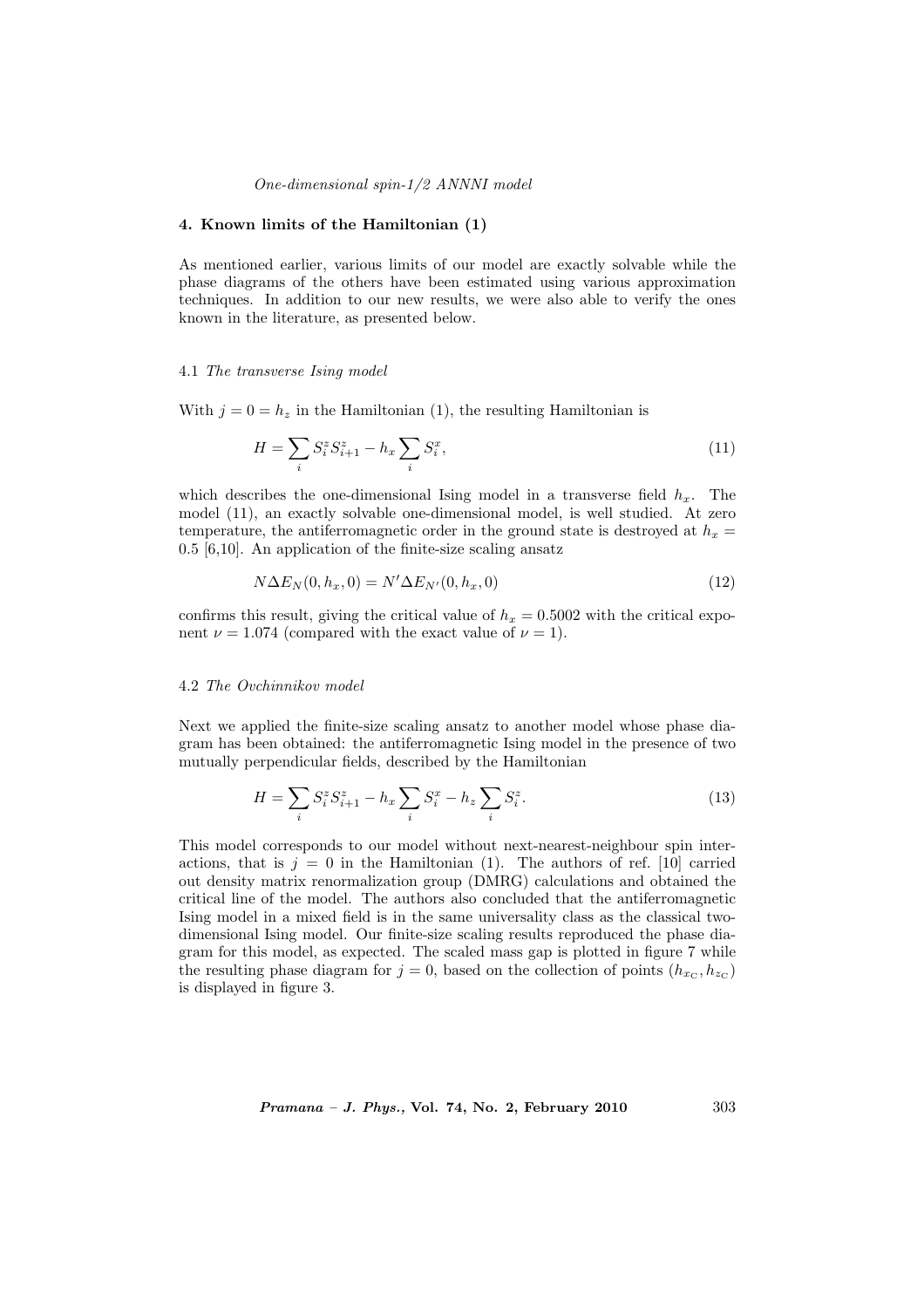Kunle Adegoke and Helmut Büttner



**Figure 7.** Typical scaled mass gap for various system sizes for  $j = 0$ . The points shown here are taken at  $h_z = 0.3$ . The point of intersection gives the critical point  $h_{x_{\text{C}}}$ .

## 4.3 The ANNNI model in a transverse field:  $h_z = 0$

The one-dimensional transverse ANNNI model is another model whose phase diagram has been obtained using various methods. Arizmendi et al [25] used Monte Carlo simulations to obtain the continuous phase boundary separating the ferromagnetic states from the paramagnetic phase, and that separating the paramagnetic states from the four-fold degenerate  $\langle 2 \rangle$  antiphase states. Sen [26] applied the interface approach to the model and obtained similar diagrams. There were also speculations concerning the existence of floating phases close to the antiphase regions [26,27]. Implementing the DMRG algorithm for entanglement entropy calculations, Beccaria et al [28] obtained clear evidence for the existence of a floating phase for  $j > 0.5$ , extending at least up to  $j = 5$ . It however remains an open question whether the floating phase extends up to  $j = \infty$ . Guimarães et al [23] employed the finite-size scaling technique to obtain the second-order phase transitions in the same model. We remark that all the above references investigated the ferromagnetic model. We have applied the finite-size scaling technique to obtain the phase diagram of the antiferromagnetic ANNNI model in a transverse field. The Hamiltonian is given by  $h_z = 0$  in eq. (1), that is

$$
H = \sum_{i} S_i^z S_{i+1}^z + j \sum_{i} S_i^z S_{i+2}^z - h_x \sum_{i} S_i^x.
$$
 (14)

The application of an external magnetic field  $h_x$  destroys the existing antiferromagnetic order which exists for  $j < 0.5$  in zero field. The critical line between the antiferromagnetic phase and the disordered states was obtained. As  $j$  is increased beyond 0.5 under the influence of the external perpendicular field  $h_x$ , the ground state of the system became ordered and the continuous transition line separating the paramagnetic phase from the antiphase region was also determined. The phase diagram of the antiferromagnetic ANNNI model in a transverse field based on the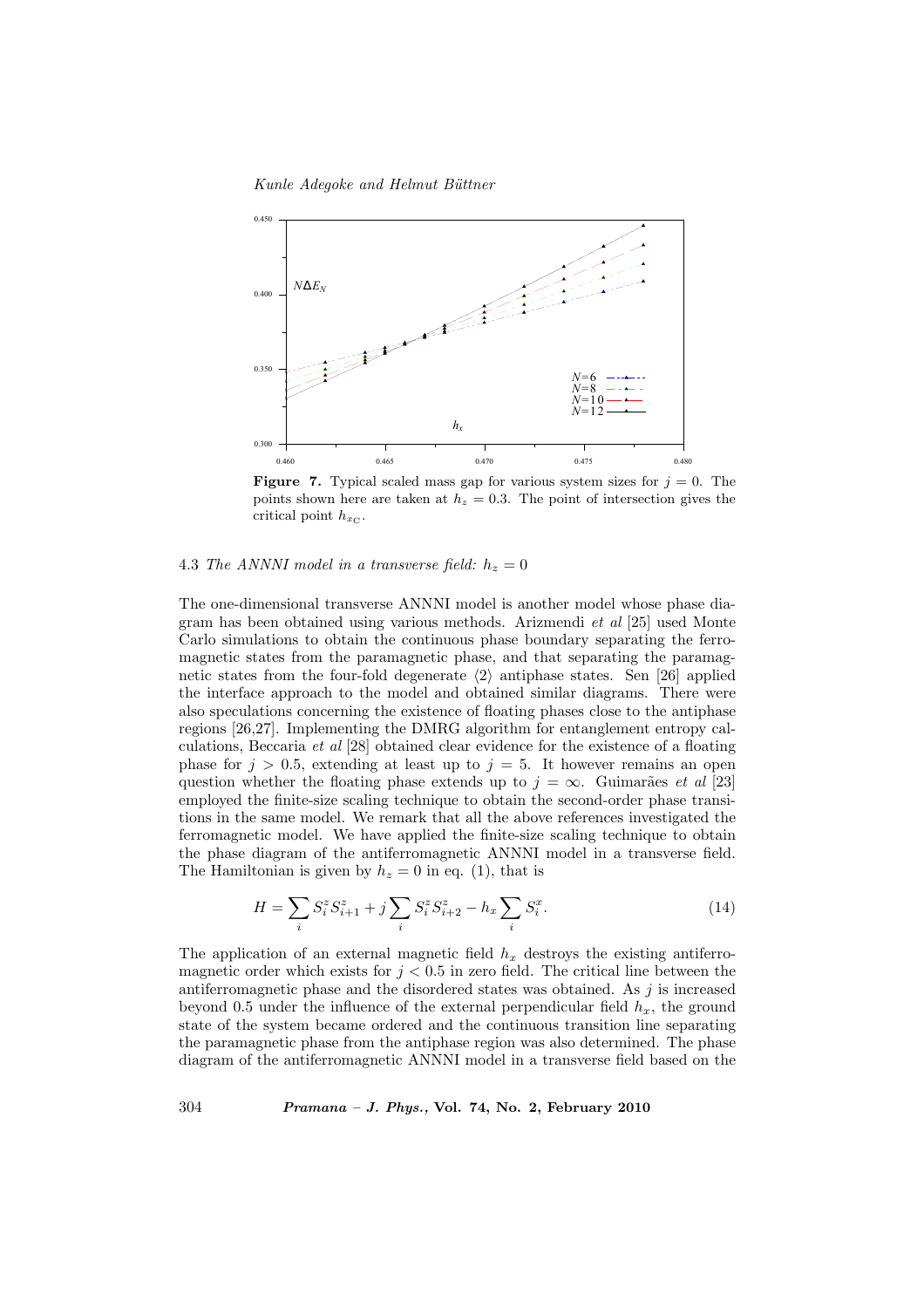finite-size scaling data points is exhibited in figure 6. It may be observed that in the difficult region of  $j > 0.5$ , there is some variation in our phase diagram and that obtained by earlier researchers, (e.g. the Monte Carlo results of Arizmendi et  $al$  [25] and the finite-size scaling of Williams *et al* [21] and Guimarães *et al* [23]). It must however be remembered that the earlier results are based on data from fewer  $(\leq 8)$  spin sites. As noted earlier, the existence of a floating phase in the region  $j > 0.5$  has been confirmed by Beccaria *et al* [28] (at least for the ferromagnetic model). The finite-size scaling technique as used in our investigation is incapable of determining first-order transition lines.

## 5. Conclusion

We have investigated the one-dimensional spin-1/2 ANNNI model in two orthogonal magnetic fields  $h_x$  and  $h_z$ . The case  $j = 0$ ,  $h_z < 1$  has already been investigated in ref. [10], where the critical line between the antiferromagnetic phase and the paramagnetic phase was obtained. Things got more interesting following the introduction of next-nearest-neighbour interactions through the finite exchange integral j. Next-nearest-neighbour interactions increased the number of zero temperature ground state configurations in  $h_x = 0$  from one in ref. [10] to four in this present study. The spin order in each of the three regions considered here was found to be destroyed by quantum fluctuations introduced by the transverse field  $h_x$ . The critical lines were accurately determined using the finite-size scaling method. It is interesting to emphasize that while there is no qualitative difference between the phase diagram for  $j = 0$  and that for finite j in the antiferromagnetic region  $(2j + h<sub>z</sub> < 1)$ , the next-nearest-neighbour interactions did introduce additional ordered regions, in addition to the antiferromagnetic phase, for finite values of the longitudinal field  $h_z$ . Since the finite-size scaling technique does not directly detect the existence of floating phases, the presence of the same in the one-dimensional ANNNI model will have to be investigated using other means. The phase diagrams presented in this paper describe only second-order phase transitions. A workaround has been suggested by Xavier et al [29] which will make it possible to also estimate first-order transitions. The entanglement entropy method used by Beccaria et al [28] is also another possibility. Our second-order phase transition diagrams for the ANNNI model in two orthogonal magnetic fields at absolute zero are as presented in figures 4 and 5.

## Acknowledgements

KA is grateful to the DAAD for a scholarship and thanks the Physics Institute, Universität Bayreuth for hospitality.

#### References

- [1] I Affleck and M Oshikawa, Phys. Rev. B60, 1038 (1999)
- [2] A Langari and S Mahdavifar, Phys. Rev. B73, 054410 (2006)